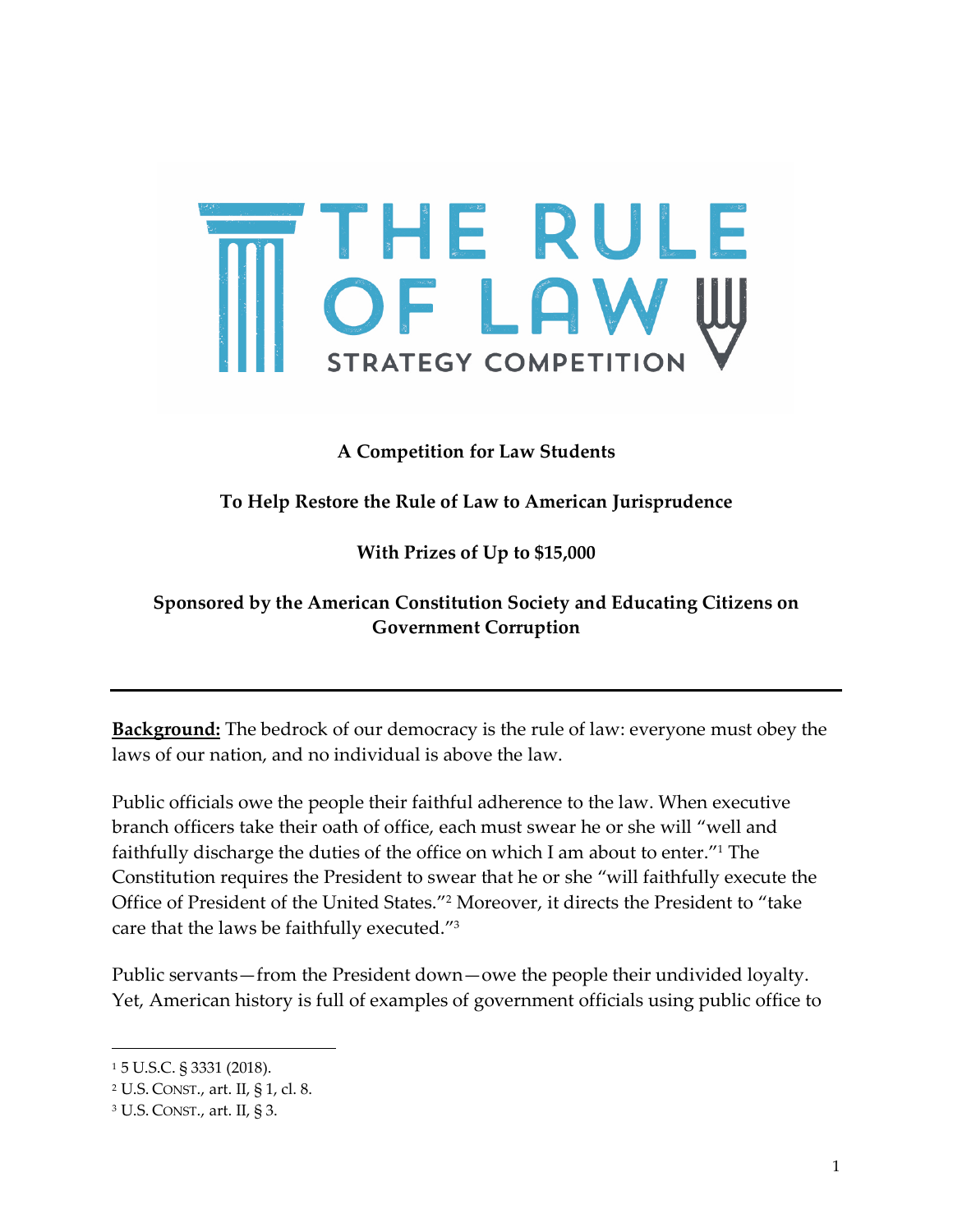enrich themselves. In 1778, Maryland's Samuel Chase was kicked out of the Continental Congress for attempting to use information he gained as a member to corner the flour market in Baltimore.<sup>4</sup> In the 1960s, President Lyndon Johnson used the power of the presidency to support and steer business toward radio stations owned by his wife.5

In even worse cases, public servants have taken bribes in exchange for government action. In the 1920s Tea Pot Dome scandal, the former Secretary of the Interior, Albert Fall, was convicted of bribery in exchange for oil drilling rights on public land. He became the first cabinet member to serve prison time. In the 1970s, President Richard M. Nixon personally directed the Department of Justice to back down on its antitrust suit and investigation involving I.T.T. in exchange for a corporate donation to the Republican National Committee.6

These types of conflicts of interest tear at the fabric of democracy, introducing the corrosive sense that our government is not "of the people, by the people, and for the people." Instead, the public increasingly believes that government officials are acting for their own personal benefit, that laws and policies are based on corrupt purposes, and that inconvenient laws are ignored by politicians but rigorously enforced for the public. The lack of confidence in the fair and equitable application of the law undermines the rule of law.

Public trust in government is near historic lows. A Pew Research Center poll from December 2017 found that "Only 18% of Americans today say they can trust the government in Washington to do what is right "just about always" (3%) or "most of the time" (15%)."7 Another poll from Transparency International found that "almost 7 out of 10 people [in the United States] believe the government is failing to fight corruption, up from half in 2016."8

<sup>4</sup> Zephyr Teachout, *The Anti-Corruption Principle*, 94 CORNELL L. REV. 341, 348-349 (2009).

<sup>5</sup> Jack Shafer, *The Honest Graft of Lady Bird Johnson*, SLATE (July 16, 2007, 5:06 PM),

http://www.slate.com/articles/news\_and\_politics/press\_box/2007/07/the\_honest\_graft\_of\_lady\_bird\_john son.html.

<sup>6</sup> Ciara Torres-Spelliscy, *The I.T.T. Affair and Why Public Financing Matters for Political Conventions*, BRENNAN CENTER FOR JUSTICE (Mar. 19, 2014), https://www.brennancenter.org/blog/itt-affair-why-publicfinancing-matters-political-conventions.

<sup>7</sup> PEW RESEARCH CENTER, *Public Trust in Government: 1958-2017* (Dec. 14, 2017), http://www.peoplepress.org/2017/12/14/public-trust-in-government-1958-2017/.

<sup>8</sup> TRANSPARENCY INT'L, *Corruption in the USA: The Difference a Year Makes* (Dec. 12, 2017),

https://www.transparency.org/news/feature/corruption\_in\_the\_usa\_the\_difference\_a\_year\_makes.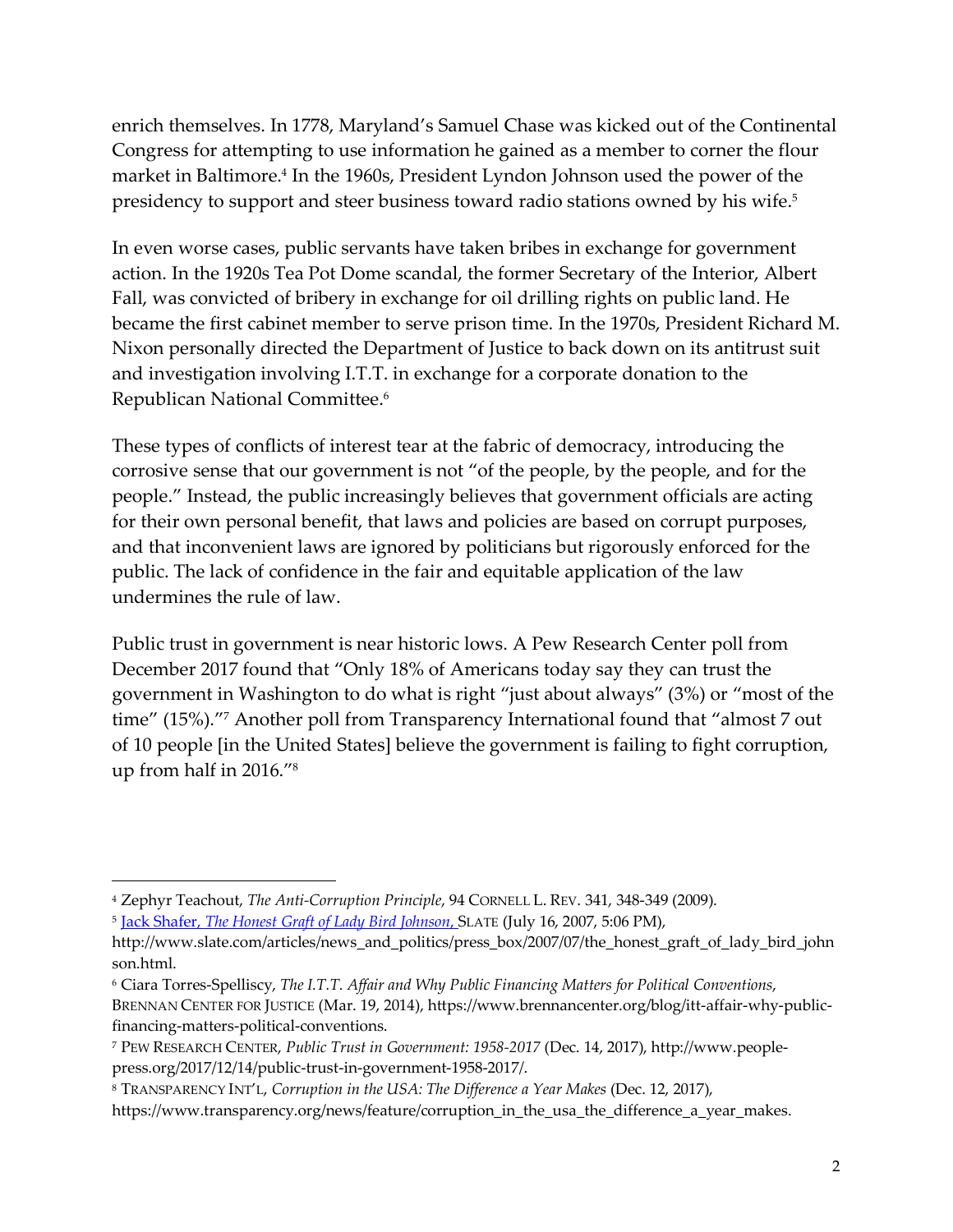How can the people use the law to ensure that its public servants are free from conflicts of interest and do not use the power of the office for personal enrichment?

To explore the issue this year, this competition will set forth a fact pattern that raises the question whether and to what extent a President may flout the rule of law and conflictof-interest principles.

Participants in the competition are asked to propose and analyze possible legal remedies (short of impeachment or criminal prosecution) to the problem (if they conclude there is a problem).

**The facts**: In 2013, the General Services Administration leased the Old Post Office in downtown Washington, D.C., to Donald Trump's company, the Trump Organization, for the development and operation of the Trump International Hotel.9 The lease between the GSA and the Trump Organization runs for 60 years .

The lease agreement states that no elected official of the government may benefit from the lease. Specifically, Section 37.19 of the lease provides:

No member or delegate to Congress, or elected official of the Government of the United States or the Government of the District of Columbia, shall be admitted to any share or part of this Lease, or to any benefit that may arise therefrom; provided, however, that this provision shall not be construed as extending to any Person who may be a shareholder or other beneficial owner of any publicly held corporation or other entity, if this Lease is for the general benefit of such corporation or other entity.10

The lease also contains a provision reallocating the share of proceeds to be divided between the landlord and the lessee in favor of the landlord if the lessee assigns its interest to a third party. This provision makes the lease less valuable to an assignee.

 $\overline{a}$ 

<sup>9</sup> The leaseholder is Trump Old Post Office LLC, a Delaware limited liability company. DJT Holdings LLC in turn controls 76.735% of it. President Trump's children collectively own 22.275% of it.

<sup>&</sup>lt;sup>10</sup> A copy of most of the relevant GSA documentation regarding this issue is available at

https://www.gsa.gov/cdnstatic/Contracting\_Officer\_Letter\_March\_23\_\_2017\_Redacted\_Version.pdf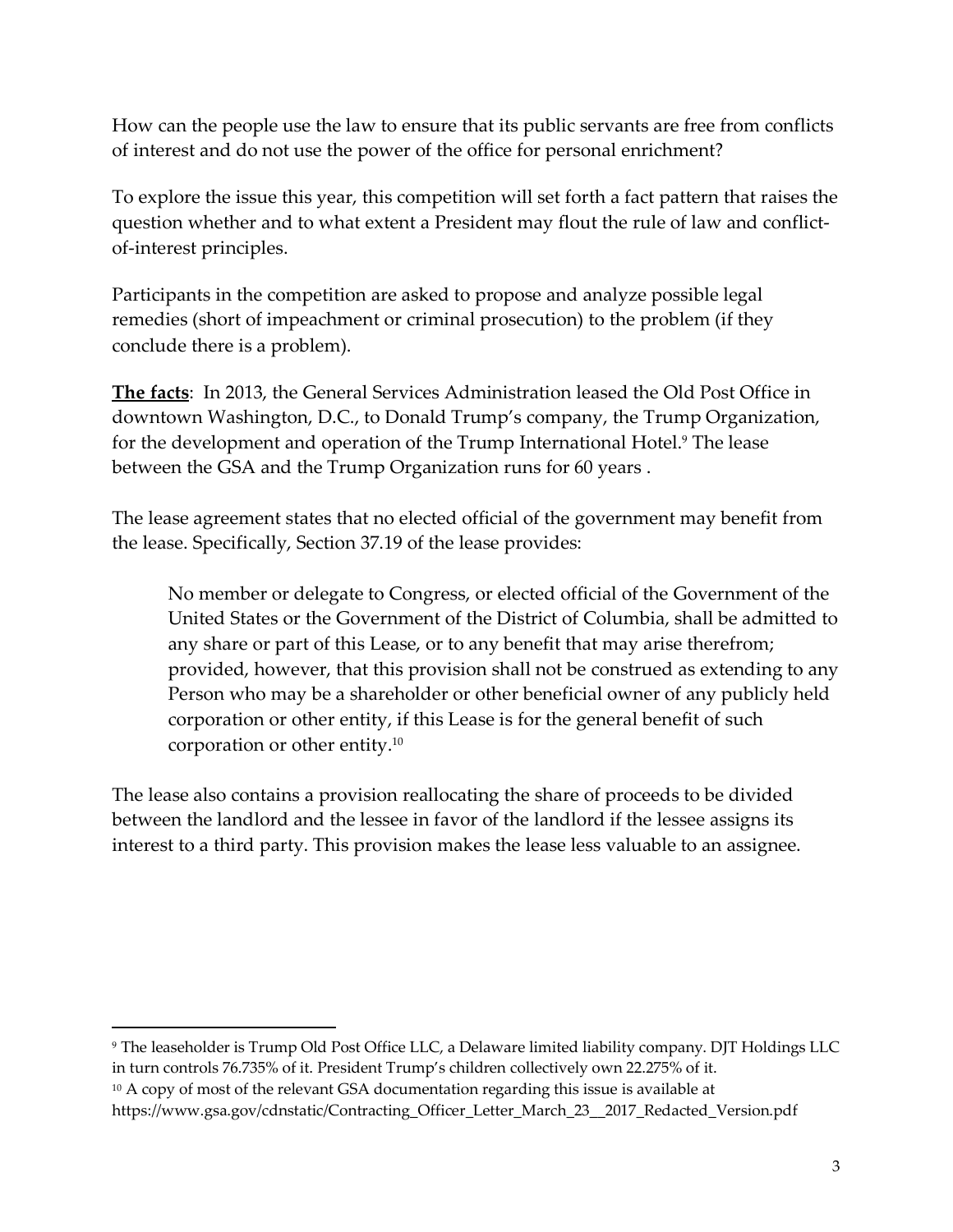Before President Trump's inauguration, the GSA's Deputy Commissioner concluded that Trump would be in violation of the lease unless he "fully divests himself of all financial interests in the lease."11

Shortly after the inauguration, Norman Dong, a GSA official appointed by former President Obama, became acting administrator. But less than a day later, Trump replaced Dong with Tim Horne, who had coordinated the GSA's transition with the Trump campaign.12

President Trump, through his lawyers, has maintained that the provision barring elected officials from being leaseholders does not apply to him. Nevertheless, on January 19, 2017, one day before President Trump was inaugurated, he transferred his interest in the hotel to an LLC that in turn is managed by a revocable trust. Trump's son Donald Trump, Jr., and Chief Financial Officer of the Trump Organization Allen Weisselberg are the trustees. Eric Trump is chairman of the advisory board of the trust.

While the trust still left President Trump as a beneficial owner of the hotel and its profits, a variety of alterations to the hotel's operating agreement divested him of any control of its operations and provided that he receive no distributions while President. Moreover, all of his income from the hotel is to be treated as unrecovered capital contributions and will not be distributed to the trust.

After a review that lasted approximately three months, in March 2017, the GSA concluded that, because of the transfer to the trust, the President's beneficial ownership did not violate the relevant lease provision (37.19).

In late August 2017, a GSA spokesperson confirmed that the agency's Inspector General was reviewing the enforcement of the lease provisions.13 As of July 11, 2018, the Inspector General's office has not released a report on its findings. Additionally, in late

<sup>11</sup> Eliza Collins, *GSA reserves judgment on Trump hotel lease*, USA TODAY (Dec. 14, 2016, 10:39 AM), https://www.usatoday.com/story/news/politics/onpolitics/2016/12/14/dems-gsa-says-trump-couldbreach-lease-washington-hotel/95419452/.

<sup>12</sup> Isaac Arnsdorff, *Trump picks leader for federal agency overseeing his D.C. hotel*, POLITICO (Jan. 26, 2017, 2:55 PM), https://www.politico.com/story/2017/01/trump-picks-gsa-leader-oversee-hotel-234233. <sup>13</sup> Josh Delk, *Watchdog Probing Federal Agency's Handling of Trump DC Hotel*, THE HILL (Aug. 29, 2017, 8:41 PM), http://thehill.com/homenews/administration/348485-gsa-inspector-general-reviewing-agencyshandling-of-trump-hotel.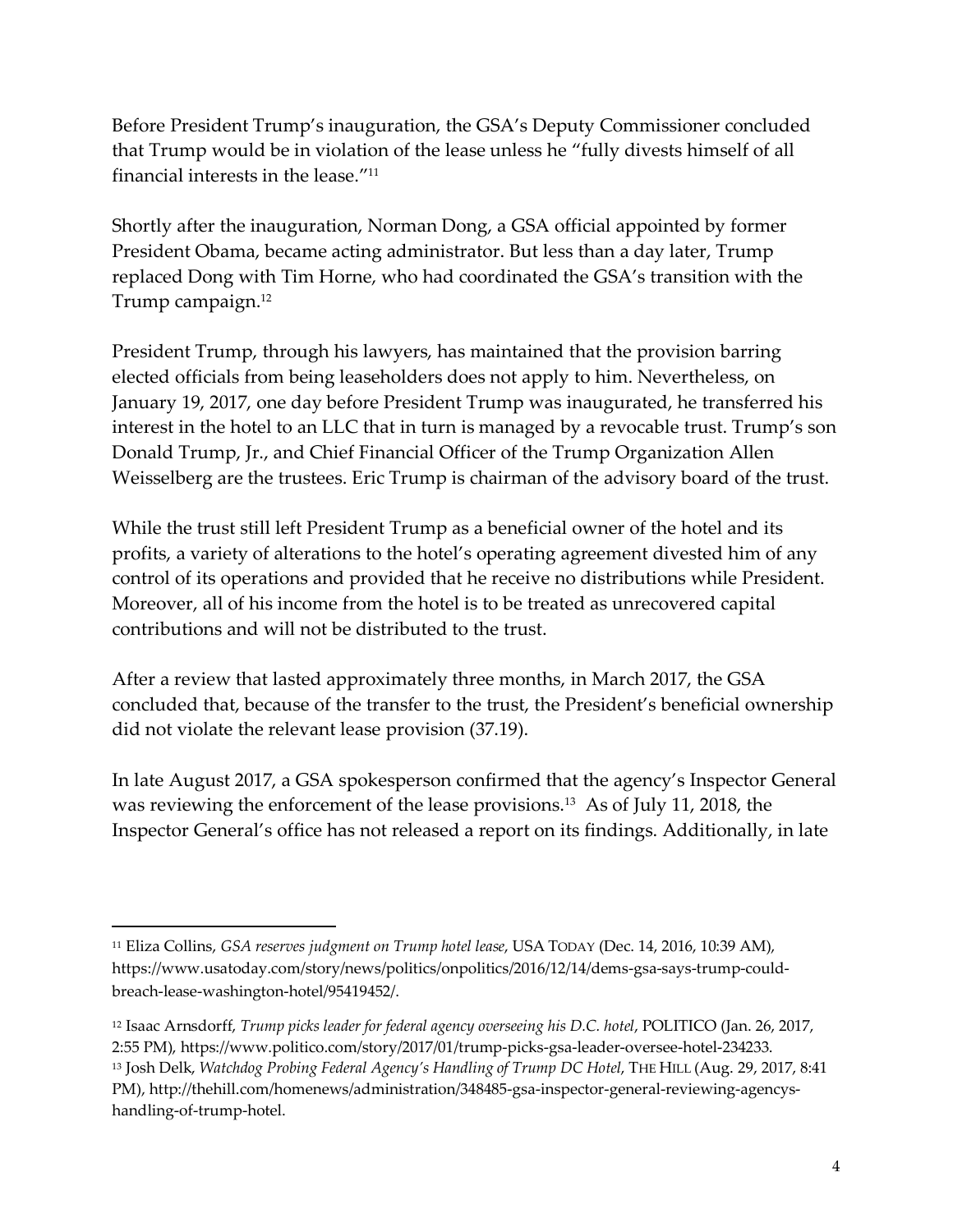April 2017 a government watchdog group requested that the Senate committee with oversight of the GSA review and investigate the decision to affirm the lease.14

In 2017, the first full year that the hotel was open, President Trump reported it had more than \$40 million in revenue, <sup>15</sup> although it had an occupancy rate substantially lower than comparable D.C. hotels. According to CNN, the hotel "charged nightly room rates that were 40% higher on average than those same nearly two dozen hotels."16 Indeed, according to the Washington Post, "[t]his year [2017], guests have paid an average of \$652.98 a night to stay there, beating the company's expectations by 57 percent. . . . That probably makes it the most expensive hotel in the city."17 But, since Trump's 2017 inauguration, room rates at other hotels bearing his name outside of Washington, D.C., have dropped sharply—25 percent on average.

A Washington Post analysis of events at the hotel since President Trump's swearing in shows 59 campaigns and PACs holding fundraisers and receptions by campaigns and PACs at the Hotel; 25 business interests holding industry or lobbying events at the hotel; and seven foreign governments hosting events or putting their officials up at the hotel.<sup>18</sup> In February 2018, the Trump Organization donated \$151,470 in profits it said it made from foreign government patronage of Trump hotels worldwide.19

Many third-party lawyers who have reviewed the facts have concluded that the GSA's determination that Trump was not in violation of the lease was wrong. Yet, thus far no third party has been found to have standing to challenge the lease. Even though the alleged violation may facilitate government corruption and may deprive the government and the public of its agreed-upon share of revenue, there may not be an

 $\overline{a}$ 

<sup>&</sup>lt;sup>14</sup> Letter from Citizens for Responsibility and Ethics in Washington to Chairman John Barrasso and Ranking Member Carper (Apr. 25, 2017), http://s3.amazonaws.com/storage.citizensforethics.org/wpcontent/uploads/2017/04/25171058/Senate-EPW-GSA-Old-Post-Office-lease-4-25-17-1.pdf

<sup>15</sup> U.S. OFFICE OF GOVERNMENT ETHICS, *Executive Branch Personnel Public Financial Disclosure Report* at 20 (Jan. 20, 2017), https://oge.app.box.com/v/Trump2018Annual278.

<sup>16</sup> Cristina Alesci and Curt Devine, *Exclusive: Data Show Trump's DC Hotel was Pricier and Emptier Than Peers in 2017*, CNN (Jan. 27, 2018, 11:54 AM), https://www.cnn.com/2018/01/27/politics/trump-hoteloccupancy-rates-data/index.html.

<sup>17</sup> Jonathan O'Connell, *Trump D.C. Hotel Turns \$2 Million Profit in Four Months*, WASH. POST (Aug. 10, 2017), https://www.washingtonpost.com/politics/trump-dc-hotel-turns-2-million-profit-in-fourmonths/2017/08/10/23bd97f0-7e02-11e7-9d08-b79f191668ed\_story.html?utm\_term=.00a0e53d733c.

<sup>&</sup>lt;sup>18</sup> Gabriel Florit et al., *Tracking Who is Spending Money at President Trump's D.C. Hotel, WASH. POST (May 4,* 2018), https://www.washingtonpost.com/graphics/2018/politics/trump-hotelevents/?utm\_term=.79a4a450d1f5.

<sup>&</sup>lt;sup>19</sup> Associated Press, *Trump Org Donated \$151, 470 to Gov't from Foreign Profits at Hotels*, NBC NEWS (Mar. 9, 2018, 4:23 PM), https://www.nbcnews.com/politics/donald-trump/trump-org-says-it-donated-151-470 hotel-profits-gov-n855331.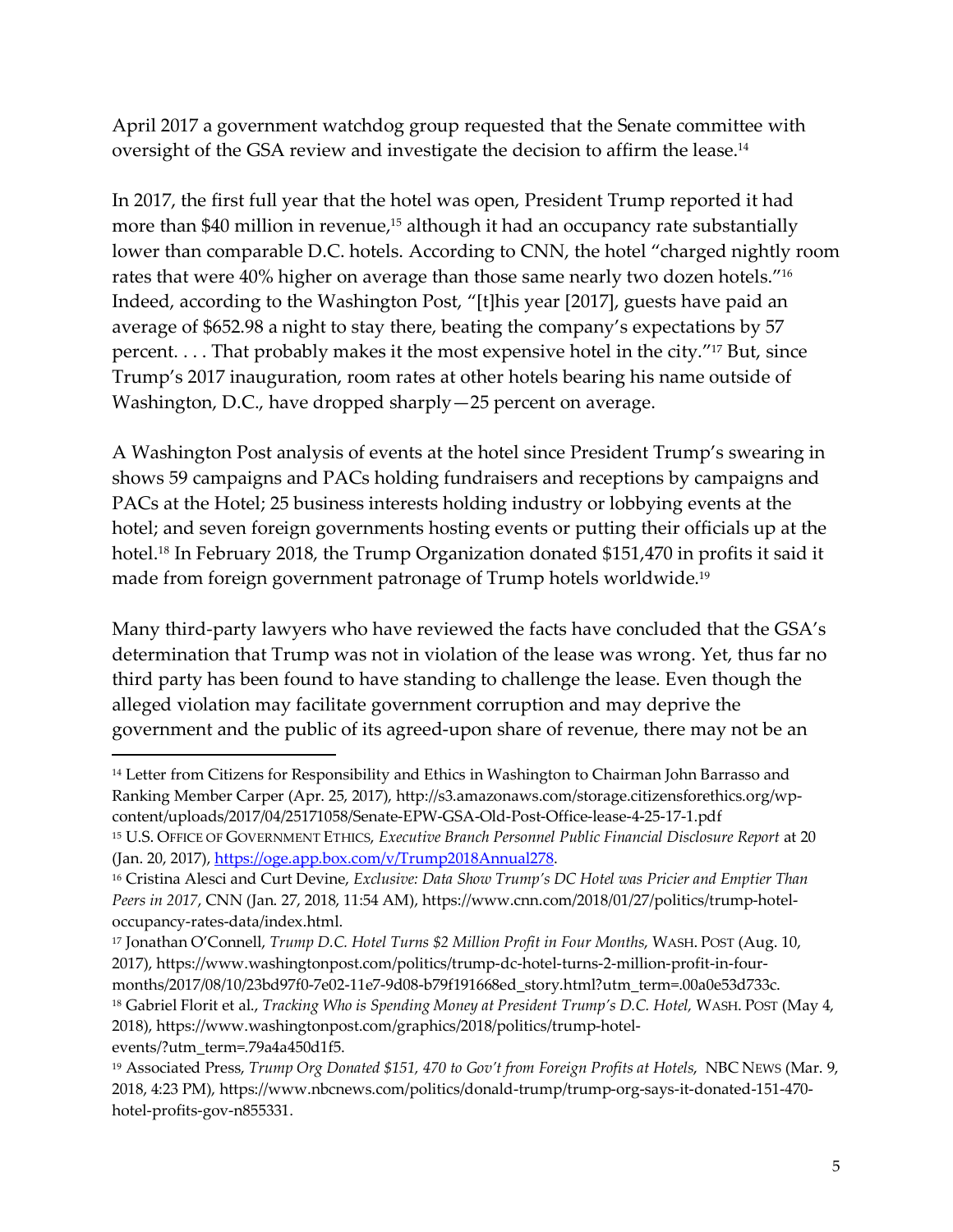injury sufficient for a plaintiff to bring an action regarding the conflicts of interest that arise from President Trump's ownership of the hotel.

In summary, this lease, involving one of the government's most valuable properties in Washington, D.C., has as its landlord an entity effectively controlled by its tenant, the President, and financially benefits the President personally. Moreover, the President maintains that the initiatives undertaken to comply with the lease were not legally required and that he can alter them at any time. But no independent party seems to have the legal right to verify compliance. The lease provision—a provision designed specifically to protect the public from government corruption—is allegedly being violated with no apparent recourse.

**Legal Background:** One set of laws that could address the issue, the federal conflict-ofinterest laws, 18 U.S.C. § 208 et seq., does not apply to the President. The federal conflict-of-interest laws were first enacted in 1962, but they were considerably revised and strengthened in 1978 when the Ethics in Government Act was passed. Section 208 was a core provision. It bars executive branch employees from participation in matters in which they (or their immediate family) have a financial interest.<sup>20</sup> Consequently, many federal employees put their investments in a blind trust, which then enables them to participate in a matter that might otherwise pose a conflict of interest.

But the President and Vice President are exempt from this provision. According to the Congressional Research Service, "because of concerns regarding interference with the exercise of constitutional duties, Congress has not applied these restrictions to the

<sup>20</sup> It provides:

<sup>(</sup>a) Except as permitted by subsection (b) hereof, whoever, being an officer or employee of the executive branch of the United States Government, or of any independent agency of the United States, a Federal Reserve bank director, officer, or employee, or an officer or employee of the District of Columbia, including a special Government employee, participates personally and substantially as a Government officer or employee, through decision, approval, disapproval, recommendation, the rendering of advice, investigation, or otherwise, in a judicial or other proceeding, application, request for a ruling or other determination, contract, claim, controversy, charge, accusation, arrest, or other particular matter in which, to his knowledge, he, his spouse, minor child, general partner, organization in which he is serving as officer, director, trustee, general partner or employee, or any person or organization with whom he is negotiating or has any arrangement concerning prospective employment, has a financial interest— Shall be subject to the penalties set forth in section 216 of this title.

*See* 18 U.S.C. § 208(a) (2018).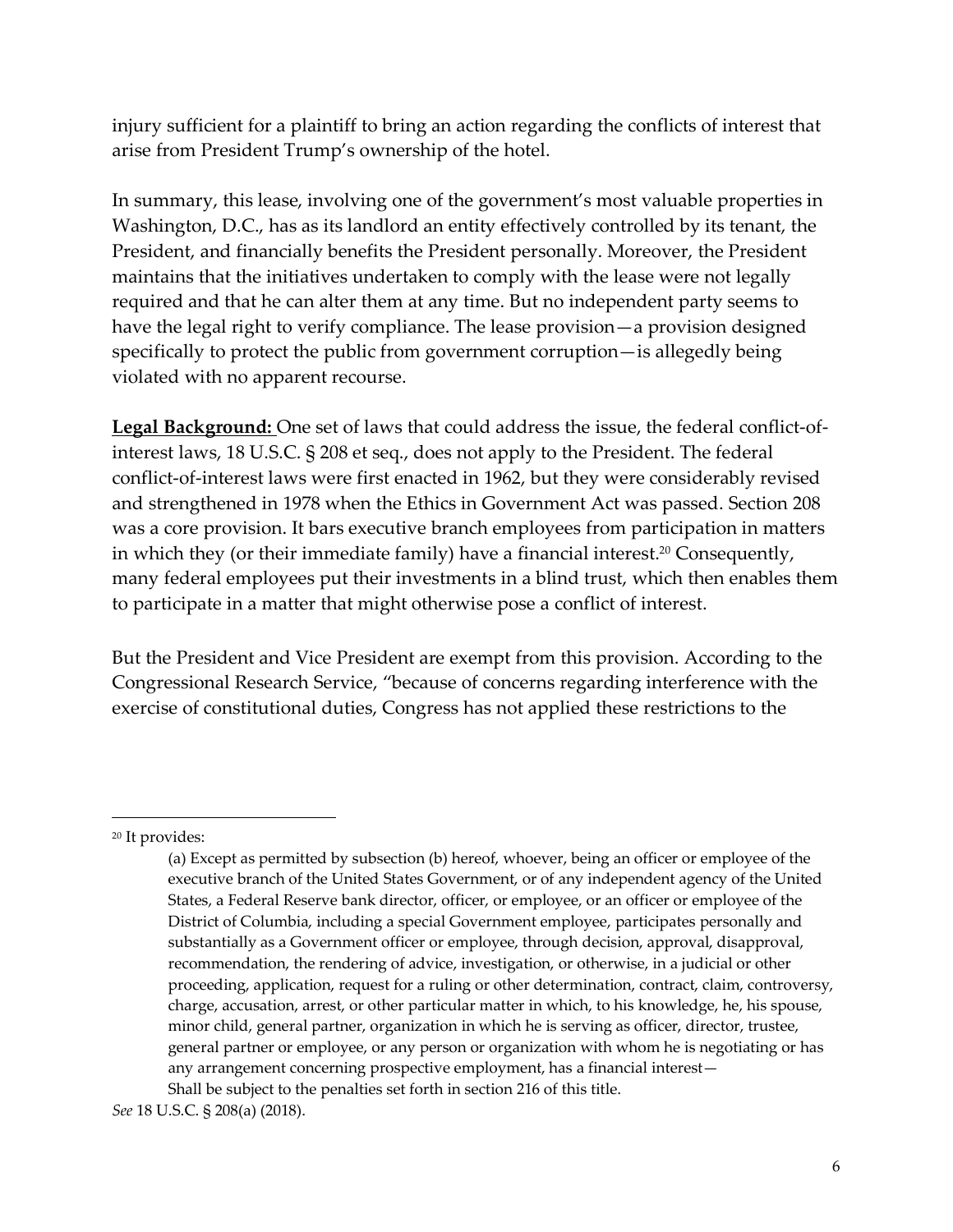President. Consequently, there is no current legal requirement that would compel the President to relinquish financial interests because of a conflict of interest."<sup>21</sup>

Two constitutional provisions also may be implicated. Under the Constitution's Foreign Emoluments Clause (Article I, Section 9, Clause 8), public officials are prohibited from accepting emoluments from a foreign government, unless approved by Congress:

No Title of Nobility shall be granted by the United States: And no Person holding any Office of Profit or Trust under them, shall, without the Consent of the Congress, accept of any present, Emolument, Office, or Title, of any kind whatever, from any King, Prince, or foreign State.

Meanwhile, under the Domestic Emoluments Clause (Article II, Section 1, Clause 7), the President is banned entirely from receiving emoluments from the federal government or from any state government:

The President shall, at stated Times, receive for his Services, a Compensation, which shall neither be encreased nor diminished during the Period for which he shall have been elected, and he shall not receive within that Period any other Emolument from the United States, or any of them.

Three lawsuits have been brought alleging that the President is violating the emoluments clauses. One, *CREW et al. v. Trump*, was initially dismissed for lack of standing and is now on appeal. The second, *The District of Columbia and the State of Maryland v. Trump*, survived a motion to dismiss on standing grounds and a motion to dismiss on whether plaintiffs have stated a claim turning on the meaning of "emoluments" is pending. A motion to dismiss in the third case, *Blumenthal et al. v. Trump,* is also pending.

In addition, a lawsuit brought by a local Washington, D.C., wine bar alleges unfair competition from the hotel. A motion to dismiss that suit, *K&D, LLC v. Trump Old Post Office, LLC*, is pending.

**Content:** Competition participants around the country are challenged to address this potential hole in the law: the lack of a clear path to adjudicate whether a government contract has been breached and a grave conflict of interest has been allowed to persist.

<sup>21</sup> CONGRESSIONAL RESEARCH SERVICE, *Conflicts of Interest and the Presidency* (Oct. 14, 2016), https://fas.org/sgp/crs/misc/conflicts.pdf.